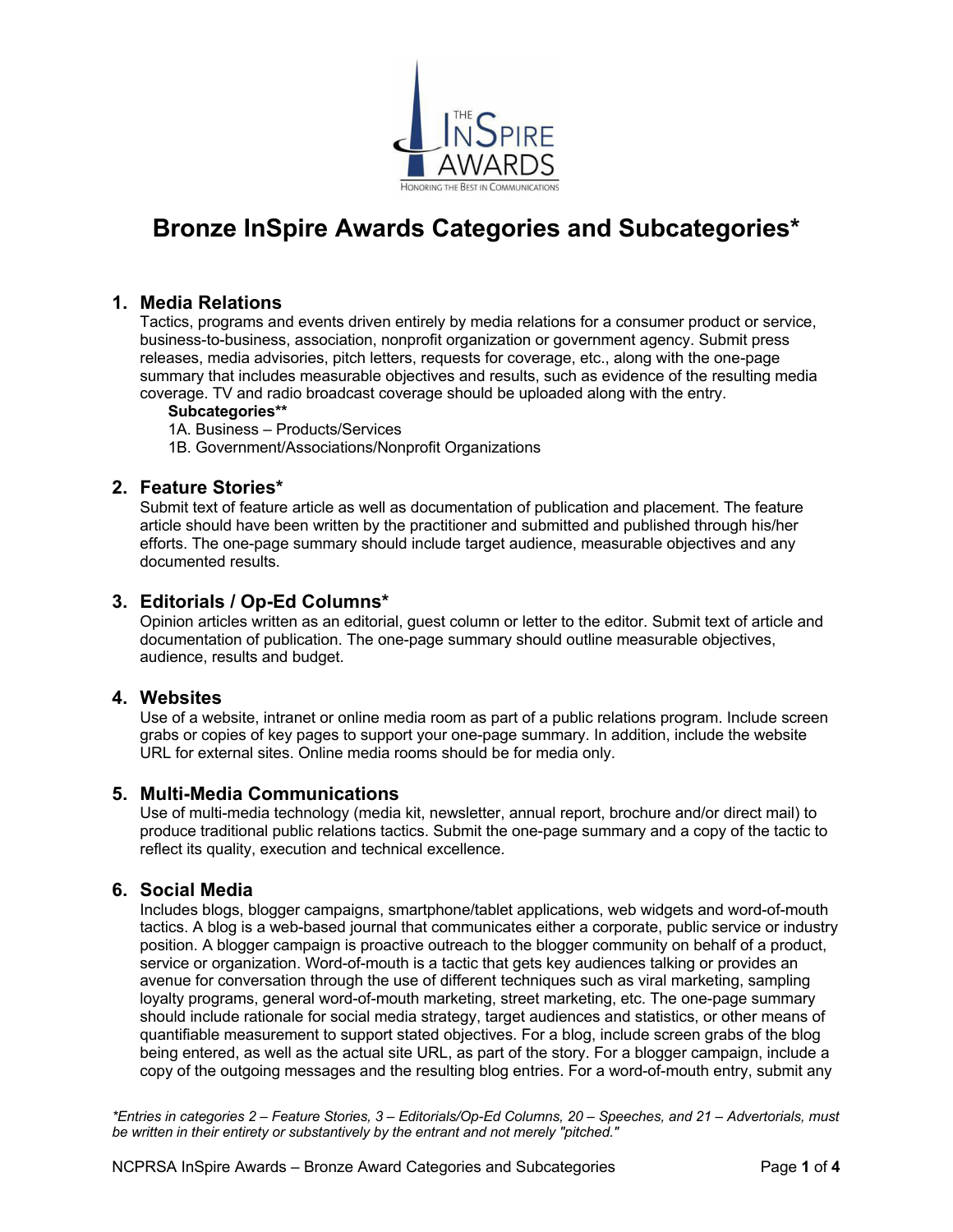#### *Social Media, continued*

supporting documentation. The use of smartphone applications or web widgets must be as part of a public relations program. Include copy and any images of key pages to support your one-page summary. Additionally, include brief instructions on how to download the application or web widget.

#### **Subcategories\*\***

6A. Business – Products/Services

6B. Government/Associations/Nonprofit Organizations

### **7. Creative Tactics**

Unconventional, creative tactic or approach used as part of a public relations program. Documentation of how the tactic specifically contributed to the measurable results of the campaign should be included in the one-page summary along with a photograph or video representation of the tactic.

## **8. Press Conferences**

One-time event specifically to announce news to target media about a product, service, issue or organization. A series of events or multi-day effort does not belong in this category. The one-page summary should address logistics, execution and quantifiable measures to demonstrate the press conference achieved its stated objectives.

#### **9. Press Kits / Media Kits**

News releases, photographs and other background information compiled for an organization, product or issue. Submit one copy of the press kit or media kit along with the one-page summary. (For online or electronic versions, enter category 7 for multi-media press kits/media kits.)

#### **10.Podcasts/Webcasts**

*.* 

A podcast is a downloadable audio or video program or show for play on MP3 players. A webcast is a media file distributed over the Internet using streaming media technology, which may be live or recorded. The one-page summary should include rationale for podcasting/vodcasting/webcasting strategy, statistics or other means of quantifiable measurement to support stated objectives, a copy of the actual podcast/vodcast/webcast being entered and the webcast site URL.

*NOTE: Summary should include usage statistics or other means of quantified measurement to support stated objectives*

# **11.Video News Releases / Satellite Media Tours / Internal / External Video Programs**

A video news release is a pre-produced video distributed to television stations to inform target audiences about an event, product, service or organization. Satellite media tours are live broadcasts offered to and aired by television stations to inform target audiences about an event, product, service or organization. Entries may consist of edited video and sound bites or one to two of the representative placements. The one-page summary should include usage statistics or other means of quantified measurement to support stated objectives, and clearly state if the video program was targeted toward external or internal audiences. Entrants should upload programs as a reasonable representation. The one-page summary should include documentation of results that support stated objectives.

*NOTE: Summary should include usage statistics or other means of quantified measurement to support stated objectives.*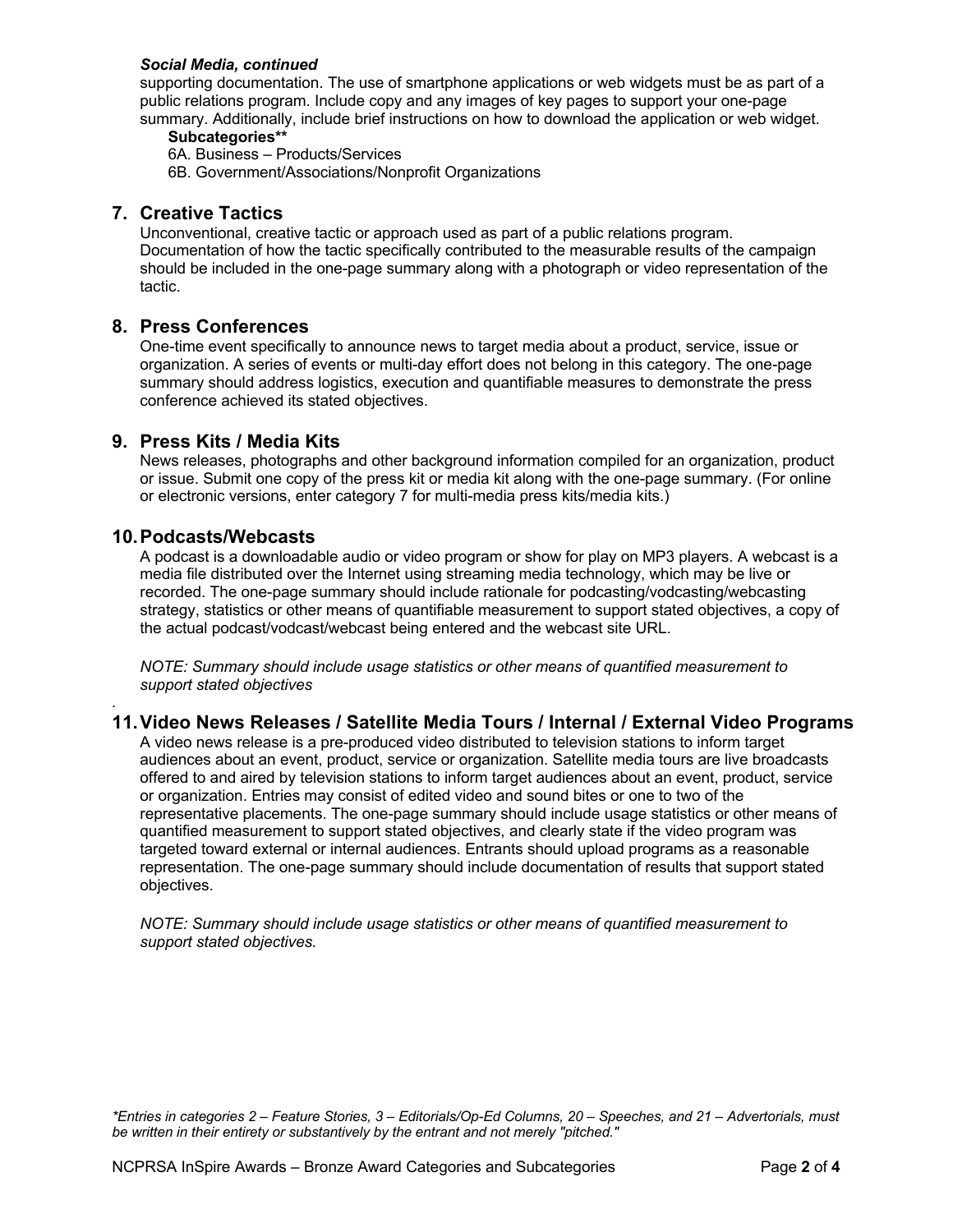# **12.Public Service Announcements (PSAs) – Television, Radio, Print**

Audio or video productions of one minute or less distributed to television or radio stations, or print ads distributed to newspapers and/or magazines as nonpaid announcements. Single productions or a series addressing the same issue may be submitted. Single ads or a series of ads addressing the same issue may be submitted but copies of the actual print PSA must be included in the entry. The one-page summary should include documentation of results that support stated objectives.

### **13.Newsletters**

Publications designed, written and published periodically to provide brief and timely information to target audiences while supporting an organization's overall objectives. Submit three consecutive issues along with the one-page summary.

#### **14.Brochures**

Pamphlets, booklets or other small publications designed to inform a target audience about an organization, product, service or issue. Submit one copy of the publication along with the one-page summary.

#### **15.Magazine**

Publications designed to provide in-depth information about an organization or topic on a regular basis. Magazines typically are differentiated from newsletters by the number of pages and length of articles. Submit three consecutive issues along with the one-page summary.

#### **16.Publications**

Single-issue publications designed for a special purpose, such as single-issue newsletters, booklets and calendars. Books and other publications not eligible for consideration in other categories should be entered here. Submit one copy of the publication along with the one-page summary.

## **17.Annual Reports**

Publications that report on an organization's annual performance. Submit one copy of the publication along with the one-page summary. (For online or electronic versions, enter category 7 for multi-media annual reports.)

# **18.Direct Mail / Direct Response**

Communications designed to solicit a specific, immediate response by the target audience. This can be a single communication or a series. Quantifiable, specific actions by the target audience recipients resulting solely from the sponsor's communication should be detailed in the summary. Submit one copy of the publication along with the one-page summary.

#### **19.Speeches\***

Submit text of speech along with one-page summary. Summary should include information on audience, purpose of speech and any documented results against the stated objectives.

#### **20.Advertorials\***

Paid advertising written as editorial matter to gain support for a product, issue, program or organization. Submit text of editorial matter and documentation of publication. The one-page summary should include target audience, measurable objectives and budget.

#### **21.Research / Evaluation**

Research that provides a meaningful contribution or input to a public relations program, or an evaluation documenting the value or benefit of a public relations program or tactic. Samples of the methodology and findings of any research should be included in the entry, along with the one-page summary. One-page summaries for evaluations should detail how and why this method is unique and valuable.